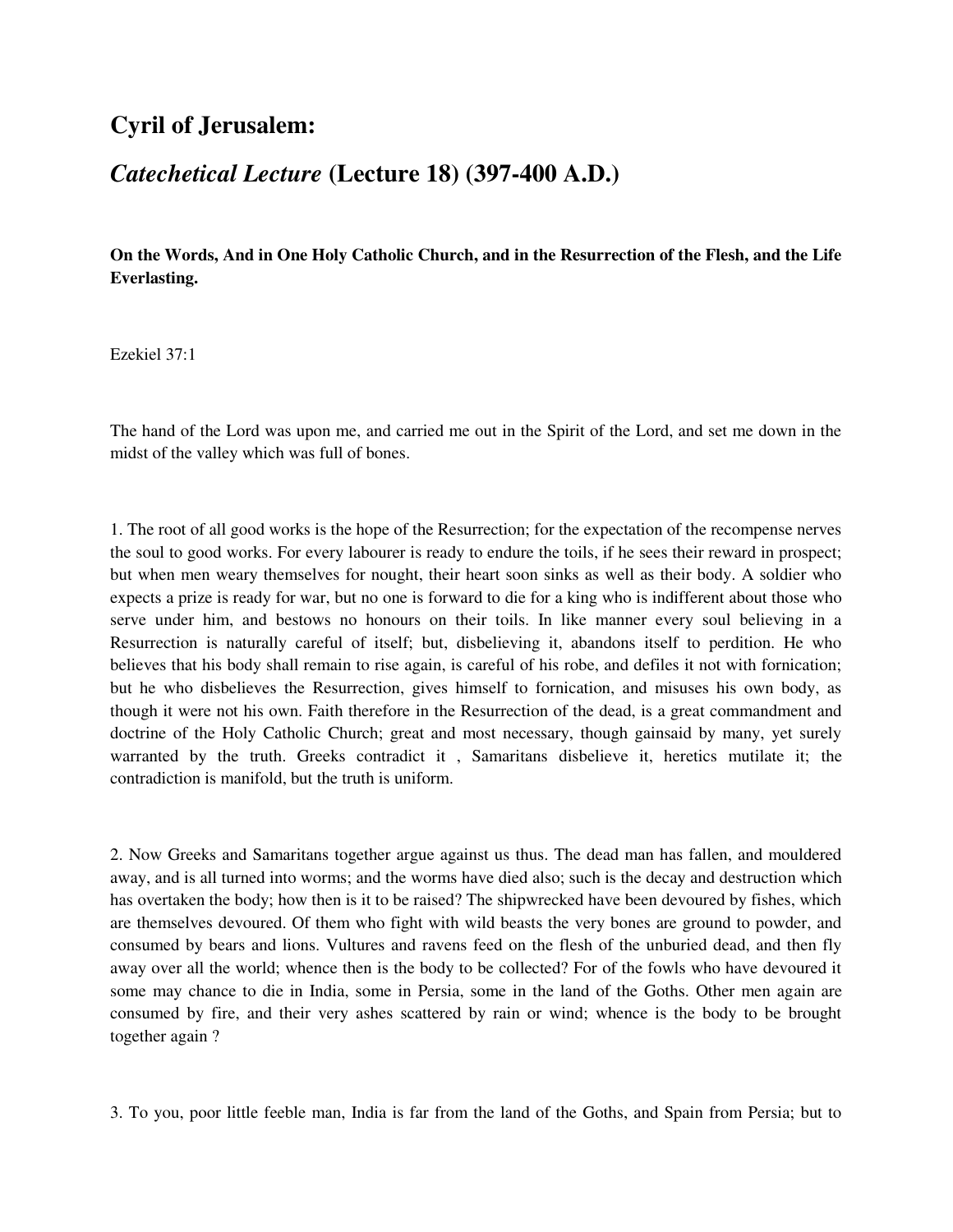God, who holds the whole earth in the hollow of His hand Isaiah 40:12, all things are near at hand. Impute not then weakness to God, from a comparison of your feebleness, but rather dwell on His power. Does then the sun, a small work of God, by one glance of his beams give warmth to the whole world; does the atmosphere, which God has made, encompass all things in the world; and is God, who is the Creator both of the sun, and of the atmosphere, far off from the world? Imagine a mixture of seeds of different plants (for as you are weak concerning the faith, the examples which I allege are weak also), and that these different seeds are contained in your single hand; is it then to you, who art a man, a difficult or an easy matter to separate what is in your hand, and to collect each seed according to its nature, and restore it to its own kind? Can you then separate the things in your hand, and cannot God separate the things contained in His hand, and restore them to their proper place? Consider what I say, whether it is not impious to deny it?

4. But further, attend, I pray, to the very principle of justice, and come to your own case. You have different sorts of servants: and some are good and some bad; you honour therefore the good, and smitest the bad. And if you are a judge, to the good you award praise, and to the transgressors, punishment. Is then justice observed by you a mortal man; and with God, the ever changeless King of all, is there no retributive justice ? Nay, to deny it is impious. For consider what I say. Many murderers have died in their beds unpunished; where then is the righteousness of God? Yea, ofttimes a murderer guilty of fifty murders is beheaded once; where then shall he suffer punishment for the forty and nine? Unless there is a judgment and a retribution after this world, you charge God with unrighteousness. Marvel not, however, because of the delay of the judgment; no combatant is crowned or disgraced, till the contest is over; and no president of the games ever crowns men while yet striving, but he waits till all the combatants are finished, that then deciding between them he may dispense the prizes and the chaplets. Even thus God also, so long as the strife in this world lasts, succours the just but partially, but afterwards He renders to them their rewards fully.

5. But if according to you there is no resurrection of the dead, wherefore do you condemn the robbers of graves? For if the body perishes, and there is no resurrection to be hoped for, why does the violator of the tomb undergo punishment? You see that though you deny it with your lips, there yet abides with you an indestructible instinct of the resurrection.

6. Further, does a tree after it has been cut down blossom again, and shall man after being cut down blossom no more? And does the grain sown and reaped remain for the threshing floor, and shall man when reaped from this world not remain for the threshing? And do shoots of vine or other trees, when clean cut off and transplanted, come to life and bear fruit; and shall man, for whose sake all these exist, fall into the earth and not rise again? Comparing efforts, which is greater, to mould from the beginning a statue which did not exist, or to recast in the same shape that which had fallen? Is God then, who created us out of nothing, unable to raise again those who exist and are fallen ? But you believe not what is written of the resurrection, being a Greek: then from the analogy of nature consider these matters, and understand them from what is seen to this day. Wheat, it may be, or some other kind of grain, is sown; and when the seed has fallen, it dies and rots, and is henceforth useless for food. But that which has rotted, springs up in verdure; and though small when sown, springs up most beautiful. Now wheat was made for us; for wheat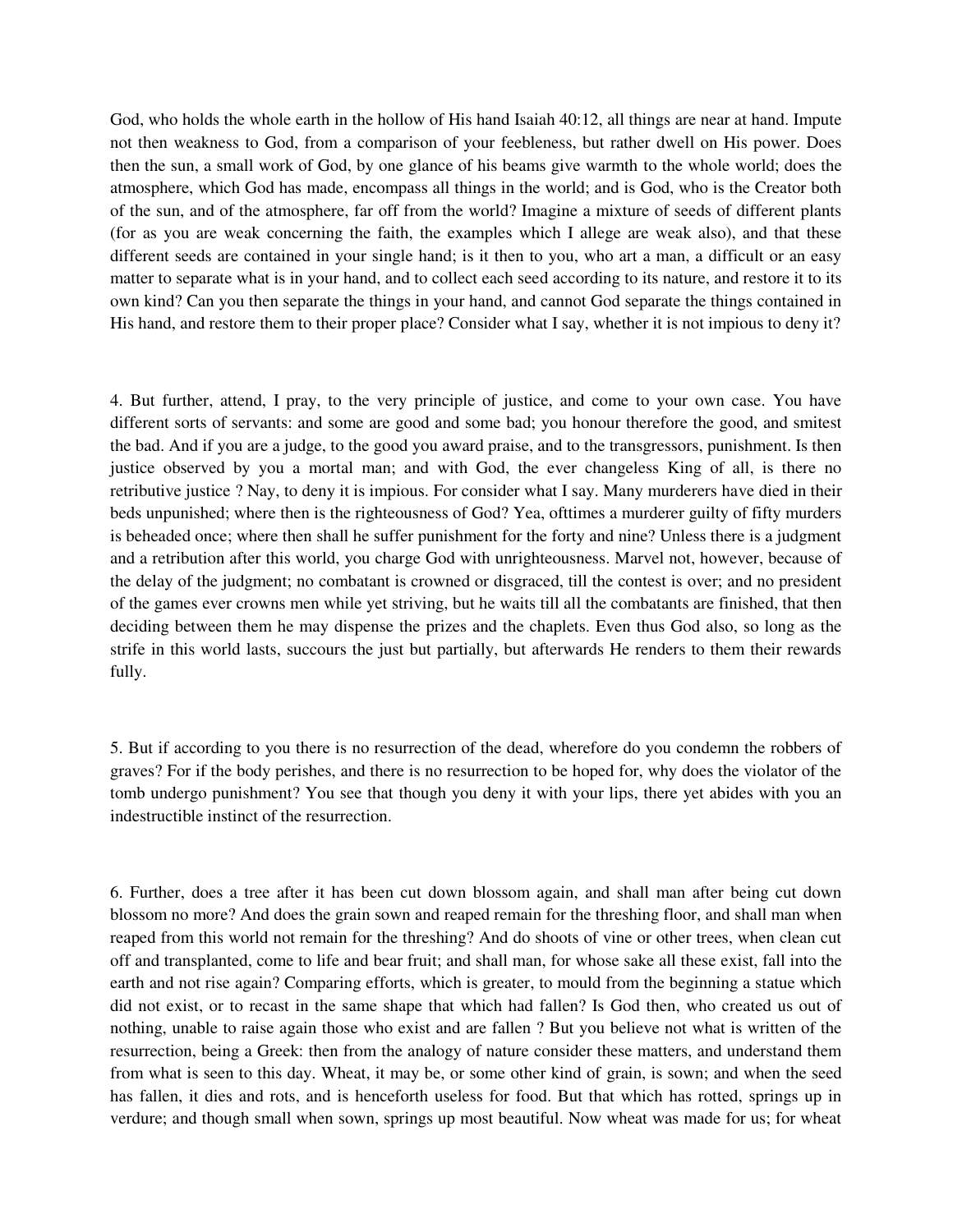and all seeds were created not for themselves, but for our use; are then the things which were made for us quickened when they die, and do we for whom they were made, not rise again after our death ?

7. The season is winter , as you see, the trees now stand as if they were dead: for where are the leaves of the fig-tree? Where are the clusters of the vine? These in winter time are dead, but green in spring; and when the season has come, there is restored to them a quickening as it were from a state of death. For God, knowing your unbelief, works a resurrection year by year in these visible things; that, beholding what happens to things inanimate, you may believe concerning things animate and rational. Further, flies and bees are often drowned in water, yet after a while revive ; and species of dormice , after remaining motionless during the winter, are restored in the summer (for to your slight thoughts like examples are offered); and shall He who to irrational and despised creatures grants life supernaturally, not bestow it upon us, for whose sake He made them?

8. But the Greeks ask for a resurrection of the dead still manifest; and say that, even if these creatures are raised, yet they had not utterly mouldered away; and they require to see distinctly some creature rise again after complete decay. God knew men's unbelief, and provided for this purpose a bird, called a Phoenix. This bird, as Clement writes, and as many more relate, being the only one of its kind , arrives in the land of the Egyptians at periods of five hundred years, showing forth the resurrection, not in desert places, lest the occurrence of the mystery should remain unknown, but appearing in a notable city , that men might even handle what would otherwise be disbelieved. For it makes itself a coffin of frankincense and myrrh and other spices, and entering into this when its years are fulfilled, it evidently dies and moulders away. Then from the decayed flesh of the dead bird a worm is engendered, and this worm when grown large is transformed into a bird — and do not disbelieve this, for you see the offspring of bees also fashioned thus out of worms , and from eggs which are quite fluid you have seen wings and bones and sinews of birds issue. Afterwards the aforesaid Phoenix, becoming fledged and a full-grown Phoenix, like the former one, soars up into the air such as it had died, showing forth to men a most evident resurrection of the dead. The Phoenix indeed is a wondrous bird, yet it is irrational, nor ever sang praise to God; it flies abroad through the sky, but it knows not who is the Only-begotten Son of God. Has then a resurrection from the dead been given to this irrational creature which knows not its Maker, and to us who ascribe glory to God and keep His commandments, shall there no resurrection be granted?

9. But since the sign of the Phoenix is remote and uncommon, and men still disbelieve our resurrection, take again the proof of this from what you see every day. A hundred or two hundred years ago, we all, speakers and hearers, where were we? Know we not the groundwork of the substance of our bodies? Do you not know how from weak and shapeless and simple elements we are engendered, and out of what is simple and weak a living man is formed? And how that weak element being made flesh is changed into strong sinews, and bright eyes, and sensitive nose, and hearing ears, and speaking tongue, and beating heart, and busy hands, and swift feet, and into members of all kinds ? And how that once weak element becomes a shipwright, and a builder, and an architect, and a craftsman of various arts, and a soldier, and a ruler, and a lawgiver, and a king? Cannot God then, who has made us out of imperfect materials, raise us up when we have fallen into decay? He who thus flames a body out of what is vile, cannot He raise the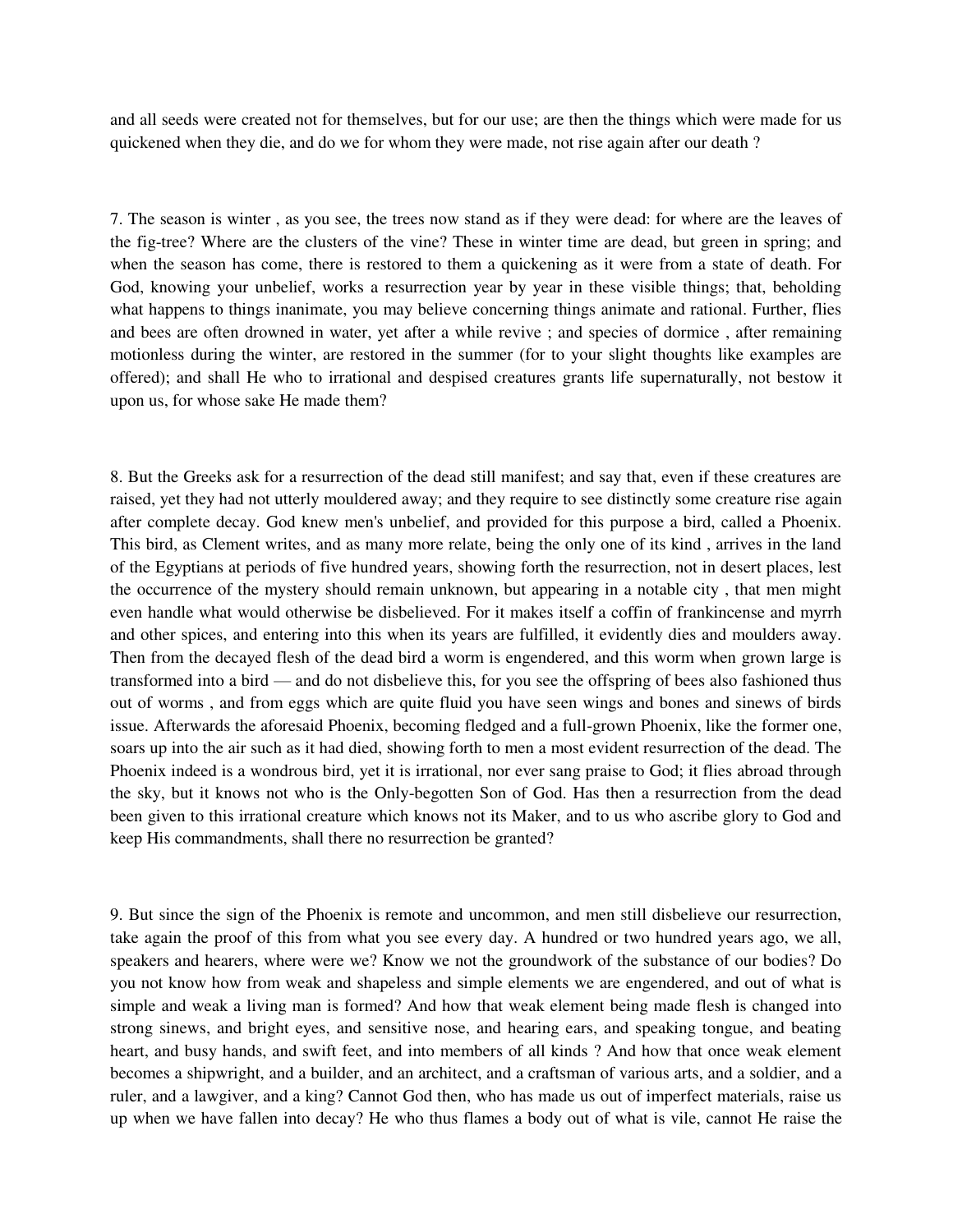fallen body again? And He who fashions that which is not, shall He not raise up that which is and is fallen?

10. Take further a manifest proof of the resurrection of the dead, witnessed month by month in the sky and its luminaries. The body of the moon vanishes completely, so that no part of it is any more seen, yet it fills again, and is restored to its former state ; and for the perfect demonstration of the matter, the moon at certain revolutions of years suffering eclipse and becoming manifestly changed into blood, yet recovers its luminous body: God having provided this, that you also, the man who art formed of blood, might not refuse credence to the resurrection of the dead, but might believe concerning yourself also what you see in respect of the moon. These therefore use thou as arguments against the Greeks; for with them who receive not what is written fight thou with unwritten weapons, by reasonings only and demonstrations; for these men know not who Moses is, nor Esaias, nor the Gospels, nor Paul.

11. Turn now to the Samaritans, who, receiving the Law only, allow not the Prophets. To them the text just now read from Ezekiel appears of no force, for, as I said, they admit no Prophets; whence then shall we persuade the Samaritans also? Let us go to the writings of the Law. Now God says to Moses, I am the God of Abraham, and of Isaac, and of Jacob ; this must mean of those who have being and subsistence. For if Abraham has come to an end, and Isaac and Jacob, then He is the God of those who have no being. When did a king ever say, I am the king of soldiers, whom he had not? When did any display wealth which he possessed not? Therefore Abraham and Isaac and Jacob must subsist, that God may be the God of those who have being; for He said not, I was their God, but I am. And that there is a judgment, Abraham shows in saying to the Lord, He who judges all the earth, shall He not execute judgment Genesis 18:25?

12. But to this the foolish Samaritans object again, and say that the souls possibly of Abraham and Isaac and Jacob continue, but that their bodies cannot possibly rise again. Was it then possible that the rod of righteous Moses should become a serpent, and is it impossible that the bodies of the righteous should live and rise again? And was that done contrary to nature, and shall they not be restored according to nature? Again, the rod of Aaron, though cut off and dead, budded, without the scent of waters Job 14:9, and though under a roof, sprouted forth into blossoms as in the fields; and though set in dry places, yielded in one night the flowers and fruit of plants watered for many years. Did Aaron's rod rise, as it were, from the dead, and shall not Aaron himself be raised? And did God work wonders in wood, to secure to him the high-priesthood, and will He not vouchsafe a resurrection to Aaron himself? A woman also was made salt contrary to nature; and flesh was turned into salt; and shall not flesh be restored to flesh? Was Lot's wife made a pillar of salt, and shall not Abraham's wife be raised again? By what power was Moses' hand changed, which even within one hour became as snow, and was restored again? Certainly by God's command. Was then His command of force then, and has it no force now?

13. And whence in the beginning came man into being at all, O you Samaritans, most senseless of all men? Go to the first book of the Scripture, which even you receive; And God formed man of the dust of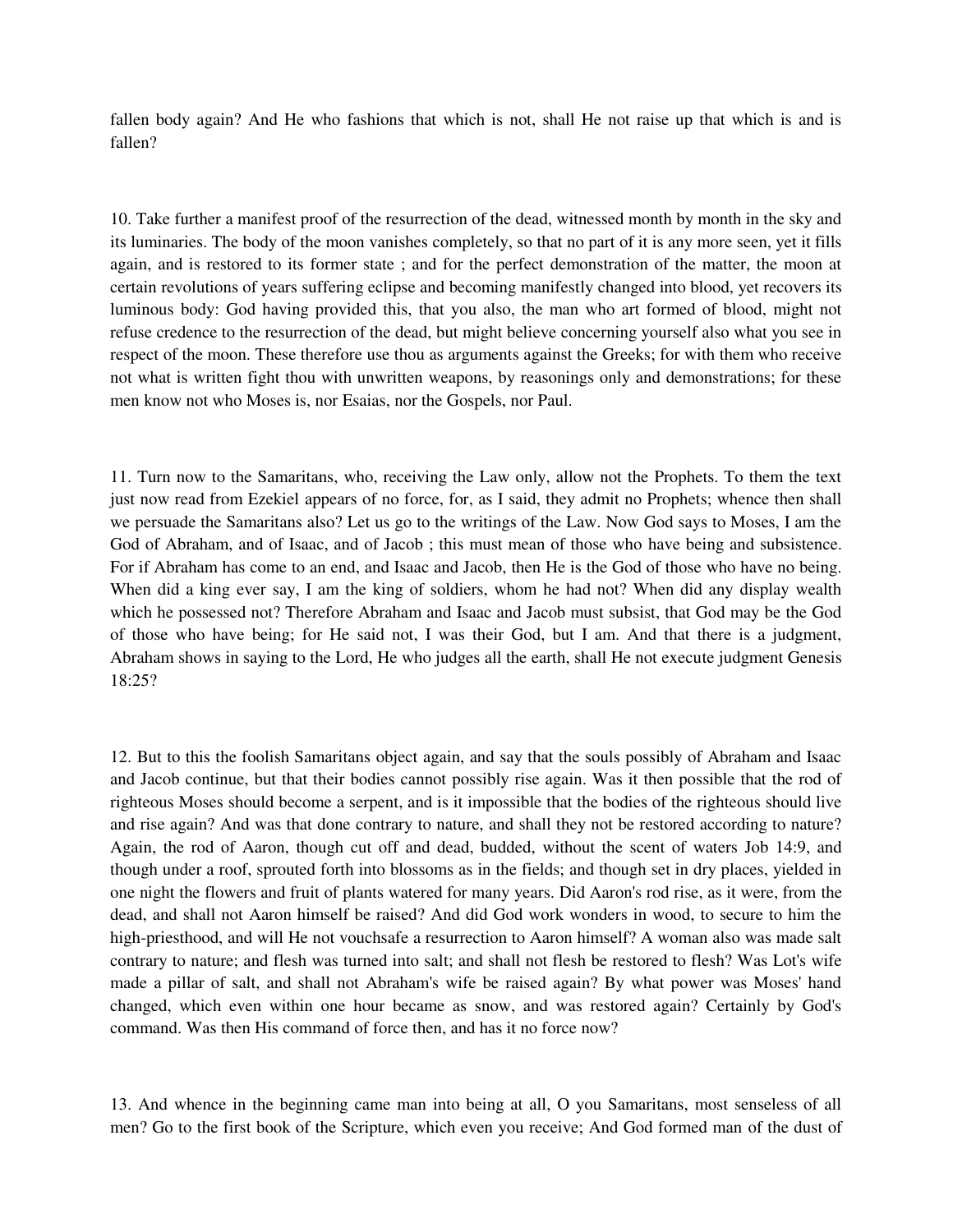the ground. Genesis 2:7 Is dust transformed into flesh, and shall not flesh be again restored to flesh? You must be asked too, whence the heavens had their being, and earth, and seas? Whence sun, and moon, and stars? How from the waters were made the things which fly and swim? And how from earth all its living things? Were so many myriads brought from nothing into being, and shall we men, who bear God's image, not be raised up? Truly this course is full of unbelief, and the unbelievers are much to be condemned; when Abraham addresses the Lord as the Judge of all the earth, and the learners of the Law disbelieve; when it is written that man is of the earth, and the readers disbelieve it.

14. These questions, therefore, are for them, the unbelievers: but the words of the Prophets are for us who believe. But since some who have also used the Prophets believe not what is written, and allege against us that passage, The ungodly shall not rise up in judgment , and, For if man go down to the grave he shall come up no more Job 7:9, and, The dead shall not praise You, O Lord — for of what is well written, they have made ill use — it will be well in a cursory manner, and as far as is now possible, to meet them. For if it is said, that the ungodly shall not rise up in judgment, this shows that they shall rise, not in judgment, but in condemnation; for God needs not long scrutiny, but close on the resurrection of the ungodly follows also their punishment. And if it is said, The dead shall not praise You, O Lord, this shows, that since in this life only is the appointed time for repentance and pardon, for which they who enjoy it shall praise the Lord, it remains not after death for them who have died in sins to give praise as the receivers of a blessing, but to bewail themselves; for praise belongs to them who give thanks, but to them who are under the scourge, lamentation. Therefore the just then offer praise; but they who have died in sins have no further season for confession.

15. And respecting that passage, If a man go down to the grave, he shall come up no more, observe what follows, for it is written, He shall come up no more, neither shall he return to his own house. For since the whole world shall pass away, and every house shall be destroyed, how shall he return to his own house, there being henceforth a new and different earth? But they ought to have heard Job, saying, For there is hope of a tree; for if it be cut down, it will sprout again, and the tender branch thereof will not cease. For though the root thereof wax old in the earth, and the stock thereof die in the rocky ground; yet from the scent of water it will bud, and bring forth a crop like a new plant. But man when he dies, is gone; and when mortal man falls, is he no more Job 14:7-10? As it were remonstrating and reproving (for thus ought we to read the words is no more with an interrogation ); he says since a tree falls and revives, shall not man, for whom all trees were made, himself revive? And that you may not suppose that I am forcing the words, read what follows; for after saying by way of question, When mortal man falls, is he no more? he says, For if a man die, he shall live again ; and immediately he adds, I will wait till I be made again ; and again elsewhere, Who shall raise up on the earth my skin, which endures these things. And Esaias the Prophet says, The dead men shall rise again, and they that are in the tombs shall awake. Isaiah 26:19 And the Prophet Ezekiel now before us, says most plainly, Behold I will open your graves, and bring you up out of your graves. Ezekiel 37:12 And Daniel says, Many of them that sleep in the dust of the earth shall arise, some to everlasting life, and some to everlasting shame Daniel 12:2 .

16. And many Scriptures there are which testify of the Resurrection of the dead; for there are many other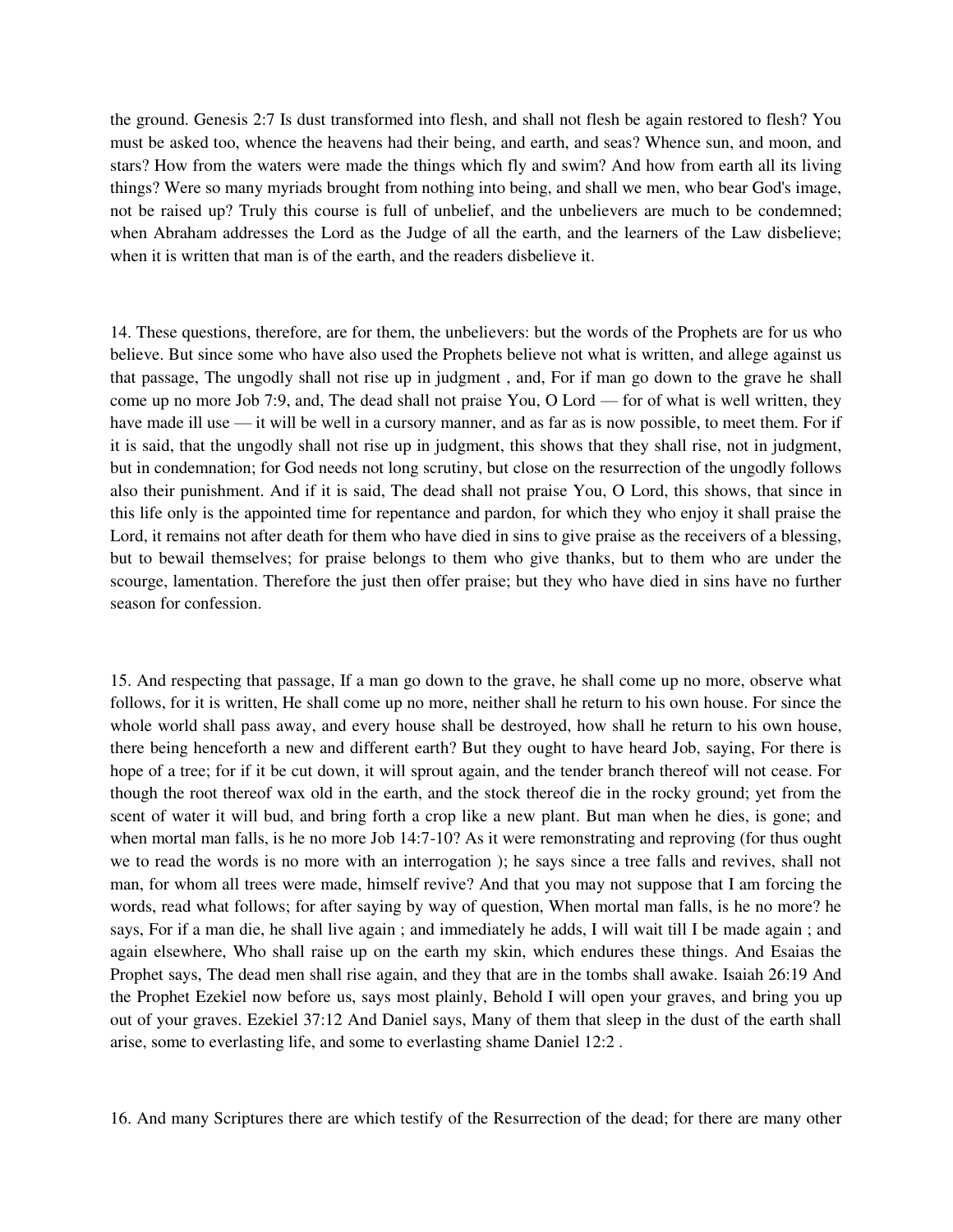sayings on this matter. But now, by way of remembrance only, we will make a passing mention of the raising of Lazarus on the fourth day; and just allude, because of the shortness of the time, to the widow's son also who was raised, and merely for the sake of reminding you, let me mention the ruler of the synagogue's daughter, and the rending of the rocks, and how there arose many bodies of the saints which slept Matthew 27:52, their graves having been opened. But specially be it remembered that Christ has been raised from the dead. 1 Corinthians 15:20 I speak but in passing of Elias, and the widow's son whom he raised; of Elisseus also, who raised the dead twice; once in his lifetime, and once after his death. For when alive he wrought the resurrection by means of his own soul 2 Kings 4:34; but that not the souls only of the just might be honoured, but that it might be believed that in the bodies also of the just there lies a power, the corpse which was cast into the sepulchre of Elisseus, when it touched the dead body of the prophet, was quickened, and the dead body of the prophet did the work of the soul, and that which was dead and buried gave life to the dead, and though it gave life, yet continued itself among the dead. Wherefore? Lest if Elisseus should rise again, the work should be ascribed to his soul alone; and to show, that even though the soul is not present, a virtue resides in the body of the saints, because of the righteous soul which has for so many years dwelt in it, and used it as its minister. And let us not foolishly disbelieve, as though this thing had not happened: for if handkerchiefs and aprons, which are from without, touching the bodies of the diseased, raised up the sick, how much more should the very body of the Prophet raise the dead?

17. And with respect to these instances we might say much, rehearsing in detail the marvellous circumstances of each event: but as you have been already wearied both by the superposed fast of the Preparation , and by the watchings , let what has been cursorily spoken concerning them suffice for a while; these words having been as it were sown thinly, that you, receiving the seed like richest ground, may in bearing fruit increase them. But be it remembered, that the Apostles also raised the dead; Peter raised Tabitha in Joppa, and Paul raised Eutychus in Troas; and thus did all the other Apostles, even though the wonders wrought by each have not all been written. Further, remember all the sayings in the first Epistle to the Corinthians, which Paul wrote against them who said, How are the dead raised, and with what manner of body do they come 1 Corinthians 15:35? And how he says, For if the dead rise not, then is not Christ raised ; and how he called them fools , who believed not; and remember the whole of his teaching there concerning the resurrection of the dead, and how he wrote to the Thessalonians, But we would not have you to be ignorant, brethren, concerning them which are asleep, that you sorrow not, even as the rest which have no hope 1 Thessalonians 4:13, and all that follows: but chiefly that, And the dead in Christ shall rise first.

18. But especially mark this, how very pointedly Paul says, For this corruptible must put on incorruption, and this mortal must put on immortality. 1 Corinthians 15:53 For this body shall be raised not remaining weak as now; but raised the very same body, though by putting on incorruption it shall be fashioned anew — as iron blending with fire becomes fire, or rather as He knows how, the Lord who raises us. This body therefore shall be raised, but it shall abide not such as it now is, but an eternal body; no longer needing for its life such nourishment as now, nor stairs for its ascent, for it shall be made spiritual, a marvellous thing, such as we cannot worthily speak of. Then, it is said, shall the righteous shine forth as the sun Matthew 13:43, and the moon, and as the brightness of the firmament. Daniel 12:3 And God, fore-knowing men's unbelief, has given to little worms in the summer to dart beams of light from their body , that from what is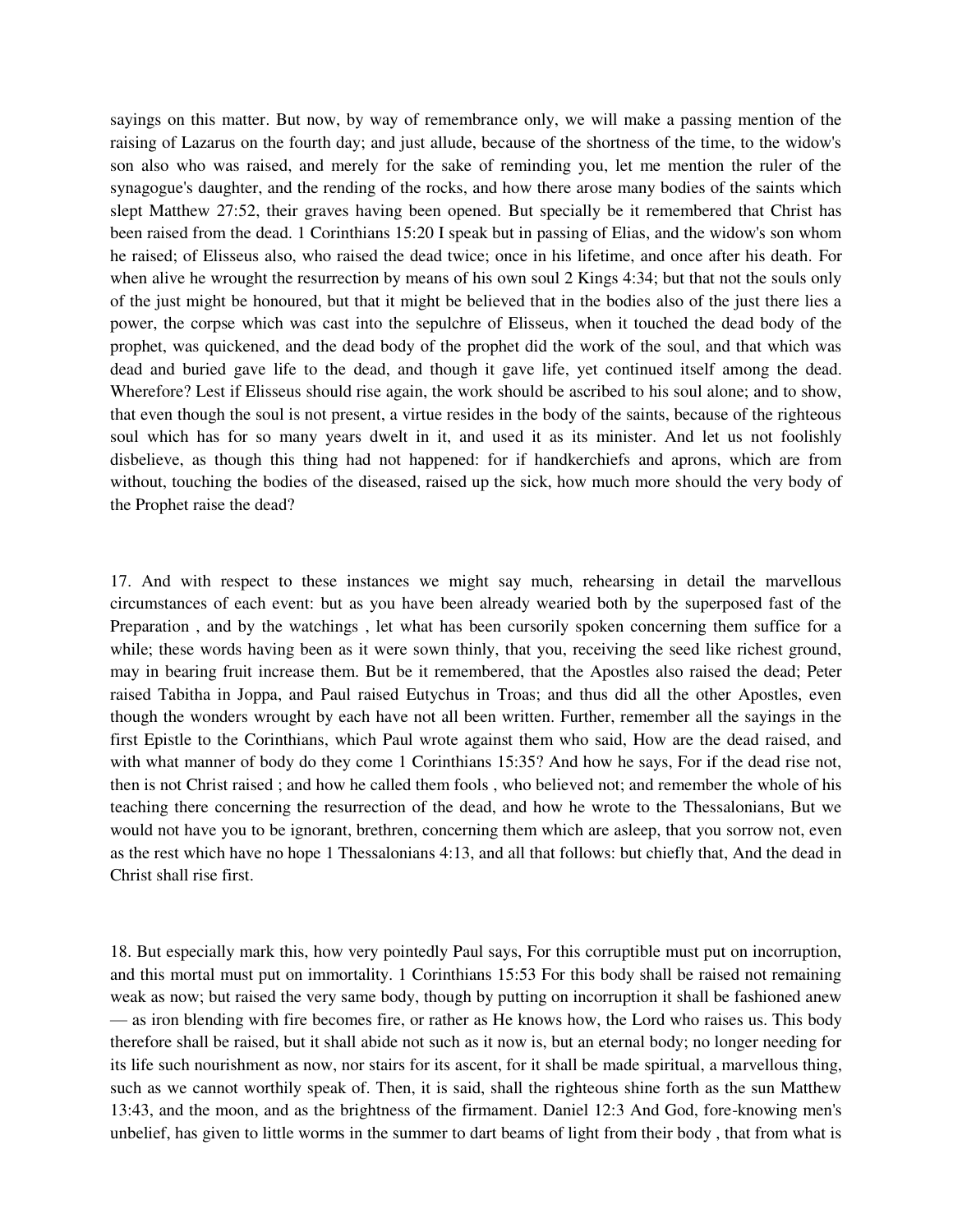seen, that which is looked for might be believed; for He who gives in part is able to give the whole also, and He who made the worm radiant with light, will much more illuminate a righteous man.

19. We shall be raised therefore, all with our bodies eternal, but not all with bodies alike: for if a man is righteous, he will receive a heavenly body, that he may be able worthily to hold converse with Angels; but if a man is a sinner, he shall receive an eternal body, fitted to endure the penalties of sins, that he may burn eternally in fire, nor ever be consumed. And righteously will God assign this portion to either company; for we do nothing without the body. We blaspheme with the mouth, and with the mouth we pray. With the body we commit fornication, and with the body we keep chastity. With the hand we rob, and by the hand we bestow alms; and the rest in like manner. Since then the body has been our minister in all things, it shall also share with us in the future the fruits of the past.

20. Therefore, brethren, let us be careful of our bodies, nor misuse them as though not our own. Let us not say like the heretics, that this vesture of the body belongs not to us, but let us be careful of it as our own; for we must give account to the Lord of all things done through the body. Say not, none sees me; think not, that there is no witness of the deed. Human witness oftentimes there is not; but He who fashioned us, an unerring witness, abides faithful in heaven , and beholds what you do. And the stains of sin also remain in the body; for as when a wound has gone deep into the body, even if there has been a healing, the scar remains, so sin wounds soul and body, and the marks of its scars remain in all; and they are removed only from those who receive the washing of Baptism. The past wounds therefore of soul and body God heals by Baptism; against future ones let us one and all jointly guard ourselves, that we may keep this vestment of the body pure, and may not for practising fornication and sensual indulgence or any other sin for a short season, lose the salvation of heaven, but may inherit the eternal kingdom of God; of which may God, of His own grace, deem all of you worthy.

21. Thus much in proof of the Resurrection of the dead; and now, let me again recite to you the profession of the faith, and do you with all diligence pronounce it while I speak , and remember it.

\_\_\_\_\_\_\_\_\_\_\_\_\_\_\_\_\_\_\_\_\_\_

<sup>22.</sup> The Faith which we rehearse contains in order the following, And in one Baptism of repentance for the remission of sins; and in one Holy Catholic Church; and in the resurrection of the flesh; and in eternal life. Now of Baptism and repentance I have spoken in the earliest Lectures; and my present remarks concerning the resurrection of the dead have been made with reference to the Article In the resurrection of the flesh. Now then let me finish what still remains to be said for the Article, In one Holy Catholic Church, on which, though one might say many things, we will speak but briefly.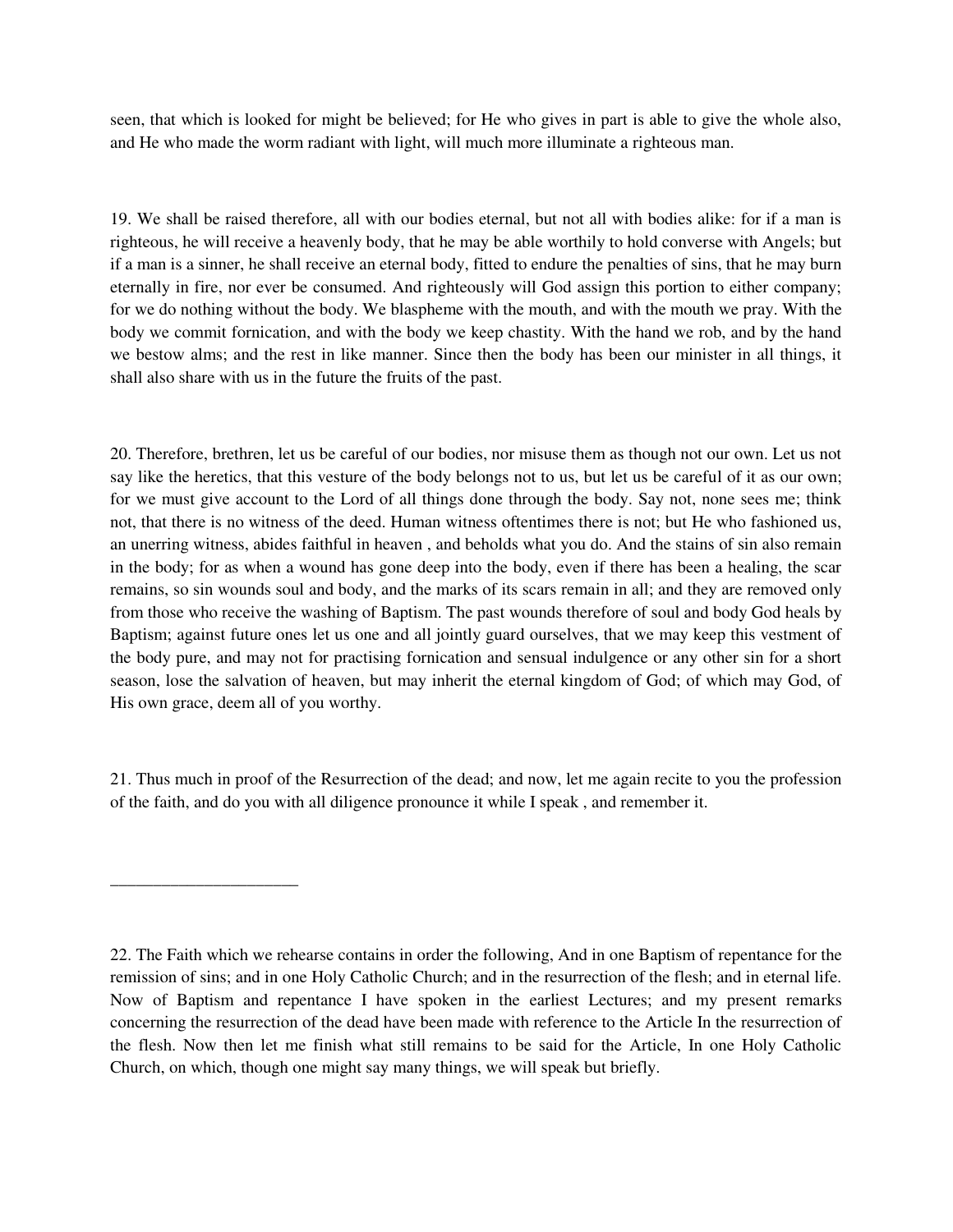23. It is called Catholic then because it extends over all the world, from one end of the earth to the other; and because it teaches universally and completely one and all the doctrines which ought to come to men's knowledge, concerning things both visible and invisible, heavenly and earthly ; and because it brings into subjection to godliness the whole race of mankind, governors and governed, learned and unlearned; and because it universally treats and heals the whole class of sins, which are committed by soul or body, and possesses in itself every form of virtue which is named, both in deeds and words, and in every kind of spiritual gifts.

24. And it is rightly named (Ecclesia) because it calls forth and assembles together all men; according as the Lord says in Leviticus, And make an assembly for all the congregation at the door of the tabernacle of witness. And it is to be noted, that the word assemble, is used for the first time in the Scriptures here, at the time when the Lord puts Aaron into the High-priesthood. And in Deuteronomy also the Lord says to Moses, Assemble the people unto Me, and let them hear My words, that they may learn to fear Me. Deuteronomy 4:10 And he again mentions the name of the Church, when he says concerning the Tables, And on them were written all the words which the Lord spoke with you in the mount out of the midst of the fire in the day of the Assembly ; as if he had said more plainly, in the day in which you were called and gathered together by God. The Psalmist also says, I will give thanks unto You, O Lord, in the great Congregation; I will praise You among much people.

25. Of old the Psalmist sang, Bless ye God in the congregations, even the Lord, (ye that are) from the fountains of Israel. But after the Jews for the plots which they made against the Saviour were cast away from His grace, the Saviour built out of the Gentiles a second Holy Church, the Church of us Christians, concerning which he said to Peter, And upon this rock I will build My Church, and the gates of hell shall not prevail against it. Matthew 16:18 And David prophesying of both these, said plainly of the first which was rejected, I have hated the Congregation of evil doers ; but of the second which is built up he says in the same Psalm, Lord, I have loved the beauty of Your house ; and immediately afterwards, In the Congregations will I bless you, O Lord. For now that the one Church in Judæa is cast off, the Churches of Christ are increased over all the world; and of them it is said in the Psalms, Sing unto the Lord a new song, His praise in the Congregation of Saints. Agreeably to which the prophet also said to the Jews, I have no pleasure in you, says the Lord Almighty Malachi 1:10; and immediately afterwards, For from the rising of the sun even unto the going down of the same, My name is glorified among the Gentiles. Concerning this Holy Catholic Church Paul writes to Timothy, That you may know how you ought to behave yourself in the House of God, which is the Church of the Living God, the pillar and ground of the truth 1 Timothy 3:15 .

26. But since the word Ecclesia is applied to different things (as also it is written of the multitude in the theatre of the Ephesians, And when he had thus spoken, he dismissed the Assembly Acts 19:14), and since one might properly and truly say that there is a Church of evil doers, I mean the meetings of the heretics, the Marcionists and Manichees, and the rest, for this cause the Faith has securely delivered to you now the Article, And in one Holy Catholic Church; that you may avoid their wretched meetings, and ever abide with the Holy Church Catholic in which you were regenerated. And if ever you are sojourning in cities,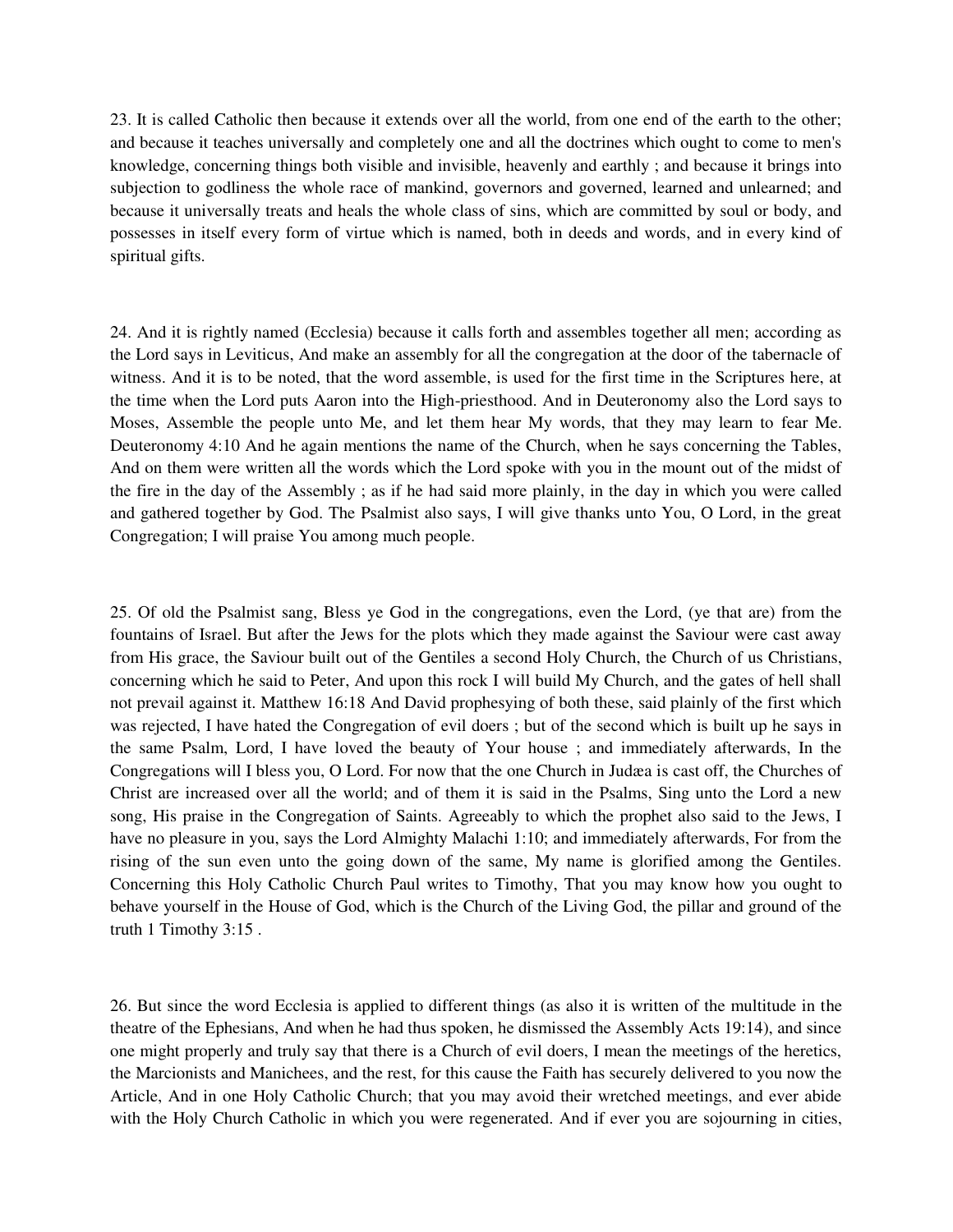inquire not simply where the Lord's House is (for the other sects of the profane also attempt to call their own dens houses of the Lord), nor merely where the Church is, but where is the Catholic Church. For this is the peculiar name of this Holy Church, the mother of us all, which is the spouse of our Lord Jesus Christ, the Only-begotten Son of God (for it is written, As Christ also loved the Church and gave Himself for it Ephesians 5:25, and all the rest,) and is a figure and copy of Jerusalem which is above, which is free, and the mother of us all Galatians 4:26; which before was barren, but now has many children.

27. For when the first Church was cast off, in the second, which is the Catholic Church, God has set, as Paul says, first Apostles, secondly Prophets, thirdly teachers, then miracles, then gifts of healings, helps, governments, various kinds of tongues 1 Corinthians 12:28, and every sort of virtue, I mean wisdom and understanding, temperance and justice, mercy and loving-kindness, and patience unconquerable in persecutions. She, by the armour of righteousness on the right hand and on the left, by honour and dishonour 2 Corinthians 6:7-8, in former days amid persecutions and tribulations crowned the holy martyrs with the varied and blooming chaplets of patience, and now in times of peace by God's grace receives her due honours from kings and those who are in high place 1 Timothy 2:2, and from every sort and kindred of men. And while the kings of particular nations have bounds set to their authority, the Holy Church Catholic alone extends her power without limit over the whole world; for God, as it is written, has made her border peace. But I should need many more hours for my discourse, if I wished to speak of all things which concern her.

\_\_\_\_\_\_\_\_\_\_\_\_\_\_\_\_\_\_\_\_\_\_

<sup>28.</sup> In this Holy Catholic Church receiving instruction and behaving ourselves virtuously, we shall attain the kingdom of heaven, and inherit eternal life; for which also we endure all toils, that we may be made partakers thereof from the Lord. For ours is no trifling aim, but our endeavour is for eternal life. Wherefore in the profession of the Faith, after the words, And in the resurrection of the flesh, that is, of the dead (of which we have discoursed), we are taught to believe also in the life eternal, for which as Christians we are striving.

<sup>29.</sup> The real and true life then is the Father, who through the Son in the Holy Spirit pours forth as from a fountain His heavenly gifts to all; and through His love to man, the blessings of the life eternal are promised without fail to us men also. We must not disbelieve the possibility of this, but having an eye not to our own weakness but to His power, we must believe; for with God all things are possible. And that this is possible, and that we may look for eternal life, Daniel declares, And of the many righteous shall they shine as the stars for ever and ever. And Paul says, And so shall we be ever with the Lord 1 Thessalonians 4:17: for the being for ever with the Lord implies the life eternal. But most plainly of all the Saviour Himself says in the Gospel, And these shall go away into eternal punishment, but the righteous into life eternal Matthew 25:46 .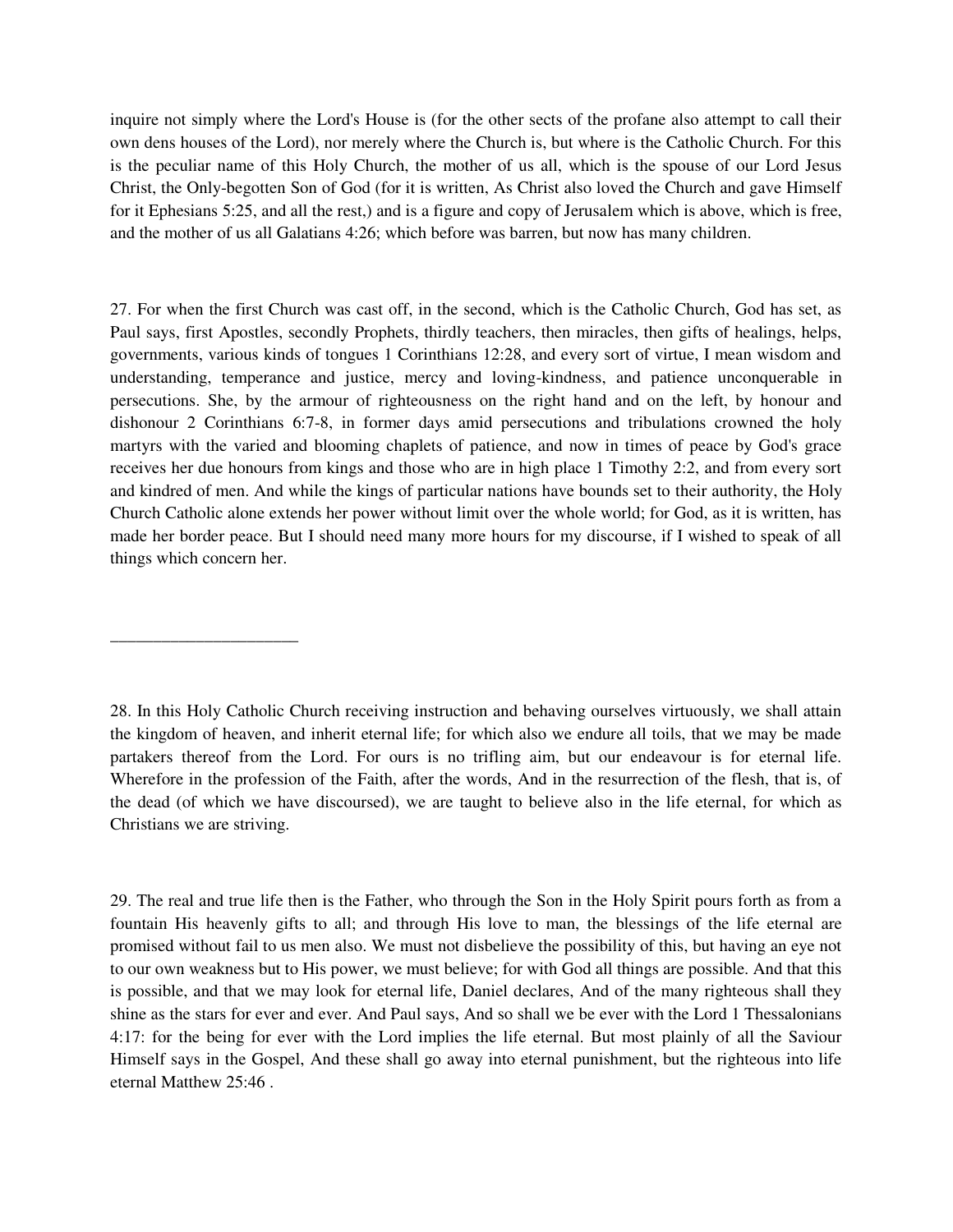30. And many are the proofs concerning the life eternal. And when we desire to gain this eternal life, the sacred Scriptures suggest to us the ways of gaining it; of which, because of the length of our discourse, the texts we now set before you shall be but few, the rest being left to the search of the diligent. They declare at one time that it is by faith; for it is written, He that believes in the Son has eternal life John 3:36, and what follows; and again He says Himself, Verily, verily, I say unto you, He that hears My word, and believes Him that sent Me, has eternal life , and the rest. At another time, it is by the preaching of the Gospel; for He says, that He that reaps receives wages, and gathers fruit unto life eternal. At another time, by martyrdom and confession in Christ's name; for He says, And he that hates his life in this world, shall keep it unto life eternal. And again, by preferring Christ to riches or kindred; And every one that has forsaken brethren, or sisters Matthew 19:29, and the rest, shall inherit eternal life. Moreover it is by keeping the commandments, You shall not commit adultery, You shall not kill , and the rest which follow; as He answered to him that came to Him, and said, Good Master, what shall I do that I may have eternal life Mark 10:17? But further, it is by departing from evil works, and henceforth serving God; for Paul says, But now being made free from sin, and become servants to God, you have your fruit unto sanctification, and the end eternal life Romans 6:22 .

31. And the ways of finding eternal life are many, though I have passed over them by reason of their number. For the Lord in His loving-kindness has opened, not one or two only, but many doors, by which to enter into the life eternal, that, as far as lay in Him, all might enjoy it without hindrance. Thus much have we for the present spoken within compass concerning the life eternal, which is the last doctrine of those professed in the Faith, and its termination; which life may we all, both teachers and hearers, by God's grace enjoy!

\_\_\_\_\_\_\_\_\_\_\_\_\_\_\_\_\_\_\_\_\_\_

33. And after Easter's Holy Day of salvation, you shall come on each successive day, beginning from the second day of the week, after the assembly into the Holy Place of the Resurrection , and there, if God permit, you shall hear other Lectures; in which you shall again be taught the reasons of every thing which

<sup>32.</sup> And now, brethren beloved, the word of instruction exhorts you all, to prepare your souls for the reception of the heavenly gifts. As regards the Holy and Apostolic Faith delivered to you to profess, we have spoken through the grace of the Lord as many Lectures, as was possible, in these past days of Lent; not that this is all we ought to have said, for many are the points omitted; and these perchance are thought out better by more excellent teachers. But now the holy day of the Passover is at hand, and you, beloved in Christ, are to be enlightened by the Laver of regeneration. You shall therefore again be taught what is requisite, if God so will; with how great devotion and order you must enter in when summoned, for what purpose each of the holy mysteries of Baptism is performed, and with what reverence and order you must go from Baptism to the Holy Altar of God, and enjoy its spiritual and heavenly mysteries; that your souls being previously enlightened by the word of doctrine, you may discover in each particular the greatness of the gifts bestowed on you by God.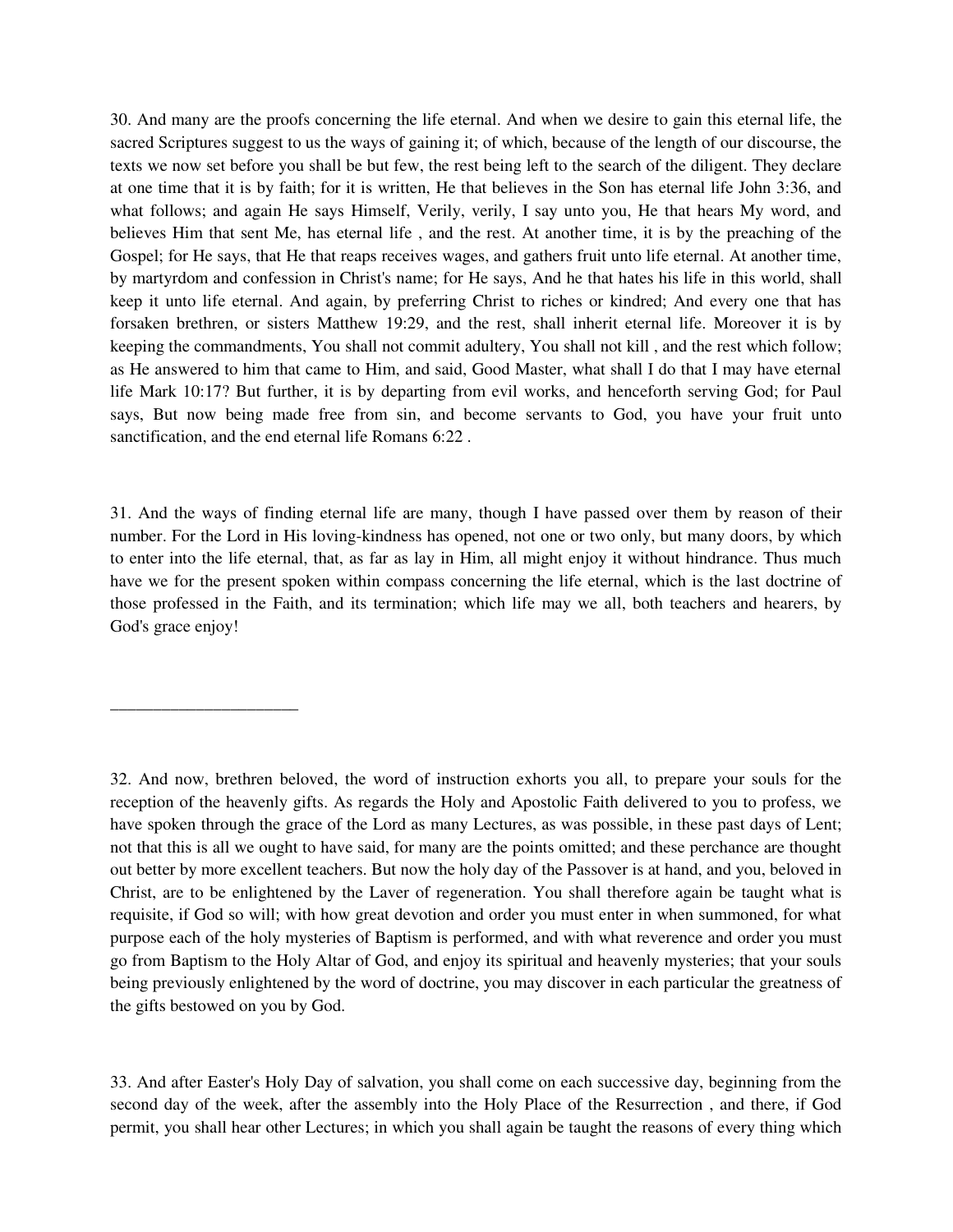has been done, and shall receive the proofs thereof from the Old and New Testaments — first, of the things done just before Baptism, — next, how you were cleansed from your sins by the Lord, by the washing of water with the word Ephesians 5:26 — and how like Priests you have become partakers of the Name of Christ — and how the Seal of the fellowship of the Holy Ghost was given to you — and concerning the mysteries at the Altar of the New Testament, which have taken their beginning from this place, both what the Divine Scriptures have delivered to us, and what is the power of these mysteries, and how ye must approach them, and when and how receive them — and at the end of all, how for the time to come ye must behave yourselves worthily of this grace both in words and deeds, that you may all be enabled to enjoy the life everlasting. And these things shall be spoken, if it be God's pleasure.

34. Finally, my brethren, rejoice in the Lord always; again I will say, Rejoice: for your redemption has drawn near , and the heavenly host of the Angels is waiting for your salvation. And there is now the voice of one crying in the wilderness, Prepare ye the way of the Lord Isaiah 40:3; and the Prophet cries, Ho, you that thirst, come ye to the water ; and immediately afterwards, Hearken unto me, and you shall eat that which is good, and your soul shall delight itself in good things. And within a little while you shall hear that excellent lesson which says, Shine, shine, O thou new Jerusalem; for your light has come. Isaiah 60:1 Of this Jerusalem the prophet has said, And afterwards you shall be called the city of righteousness, Zion, the faithful mother of cities ; because of the law which went forth out of Zion, and the word of the Lord from Jerusalem , which word has from hence been showered forth on the whole world. To her the Prophet also says concerning you, Lift up your eyes round about, and behold your children gathered together ; and she answers, saying, Who are these that fly as a cloud, and as doves with their young ones to me ? (clouds because of their spiritual nature, and doves, from their purity). And again, she says, Who knows such things? Or who has seen it thus? Did ever a land bring forth in one day? Or was ever a nation born all at once? For as soon as Zion travailed, she brought forth her children. And all things shall be filled with joy unspeakable because of the Lord who said, Behold, I create Jerusalem a rejoicing, and her people a joy.

35. And may these words be spoken now again over you also, Sing, O heavens, and be joyful, O earth; and then; for the Lord has had mercy on His people, and comforted the lowly of His people. And this shall come to pass through the loving-kindness of God, who says to you, Behold, I will blot out as a cloud your transgressions, and as a thick cloud your sins. Isaiah 44:22 But ye who have been counted worthy of the name of Faithful (of whom it is written, Upon My servants shall be called a new name which shall be blessed on the earth ,) you shall say with gladness, Blessed be the God and Father of our Lord Jesus Christ, who has blessed us with every spiritual blessing in the heavenly places in Christ Ephesians 1:3 : in whom we have our redemption through His blood, the forgiveness of our sins, according to the riches of His grace, wherein He abounded towards us , and what follows; and again, But God being rich in mercy, for His great love wherewith He loved us, when we were dead through our trespasses, quickened us together with Christ , and the rest. And again in like manner praise ye the Lord of all good things, saying, But when the kindness of God our Saviour, and His love towards man appeared, not by works of righteousness which we had done, but according to His mercy He saved us, through the washing of regeneration, and the renewing of the Holy Ghost, which He shed on us abundantly through Jesus Christ our Saviour, that being justified by His grace, we might be made heirs, according to hope, of eternal life. Titus 3:4 And may God Himself the Father of our Lord Jesus Christ, the Father of glory, give unto you a spirit of wisdom and revelation in the knowledge of Himself, the eyes of your understanding being